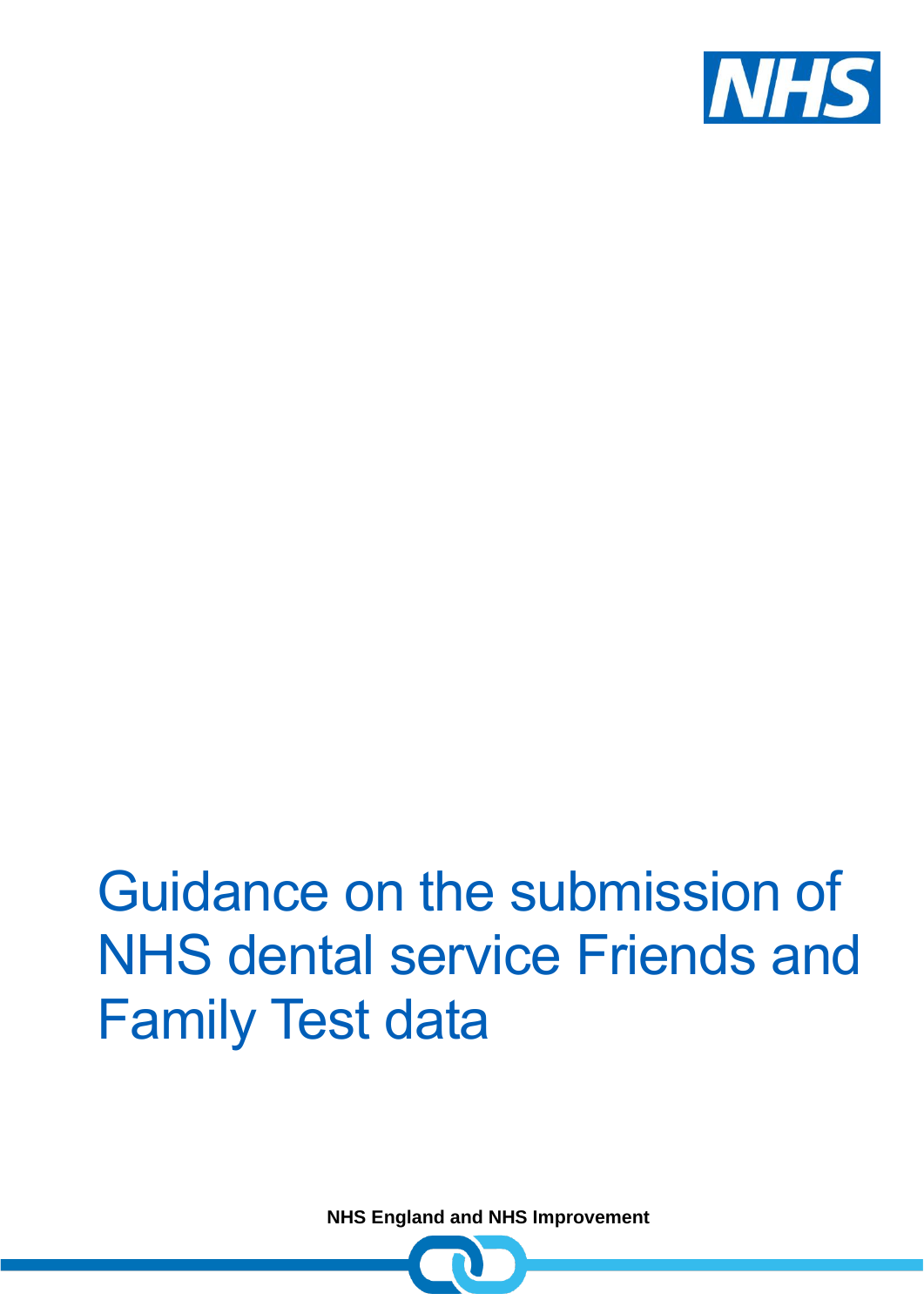# **Contents**

Publishing Approval Reference: 001410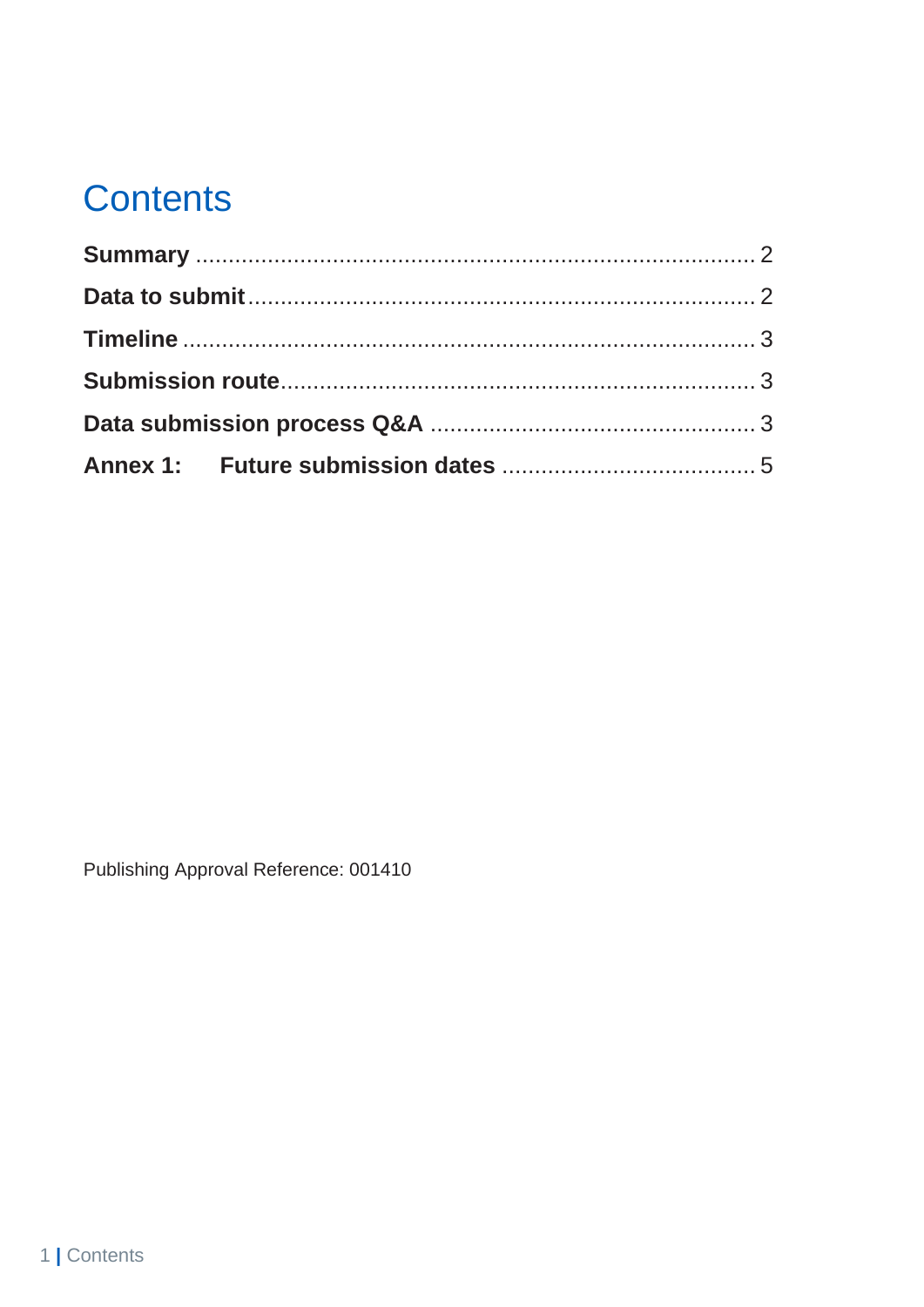# <span id="page-2-0"></span>**Summary**

- 1. This guidance sets out the arrangements for dental practice staff submitting monthly NHS Friends and Family Test (FFT) data to NHS England.
- 2. The guidance relates specifically to FFT responses from patients who have NHS funded care or treatment. Dental practices may wish to use FFT to gather feedback from non-NHS funded patients, but they should only submit data based on NHS patients.
- 3. The data will be collected by the NHS Business Services Authority (NHSBSA).
- 4. Detailed technical guidance on how to enter and submit data will be made available here: [Friends and family test | NHSBSA](https://www.nhsbsa.nhs.uk/activity-processing-and-payment-services/friends-and-family-test)
- 5. Dental FFT submissions will be open from the beginning of each month to facilitate the submission of data collected in the previous month. For example, data collected in July 2021 will be submitted in August 2021.
- 6. General guidance on how to implement FFT can be found here: [www.england.nhs.uk/wp](http://www.england.nhs.uk/wp-content/uploads/2019/09/using-the-fft-to-improve-patient-experience-guidance-v2.pdf)[content/uploads/2019/09/using-the-fft-to-improve-patient-experience-guidance-v2.pdf](http://www.england.nhs.uk/wp-content/uploads/2019/09/using-the-fft-to-improve-patient-experience-guidance-v2.pdf)
- 7. The FFT question: "Overall, how was your experience of our service?" has six possible response categories:
	- *Very good,*
	- *good,*
	- *neither good nor poor,*
	- *poor,*
	- *very poor, and*
	- *don't know.*
- 8. Practices are allowed flexibility in how they make FFT available to their patients, which can be categorised as:
	- *handwritten,*
	- *telephone call,*
	- *tablet/kiosk,*
	- *SMS/text message,*
	- *smartphone app or online, or*
	- *other.*

### <span id="page-2-1"></span>**Data to submit**

- 9. Each month, contracts are required to submit (for NHS patients only):
	- the practice location id
	- the total number of responses in each response category
	- the number of responses collected through each collection method.
- 10. Only one submission is expected for each practice identifier (location id) per contract per month. Where more than one submission has been made for the month the latest submission will be used for reporting and publication purposes.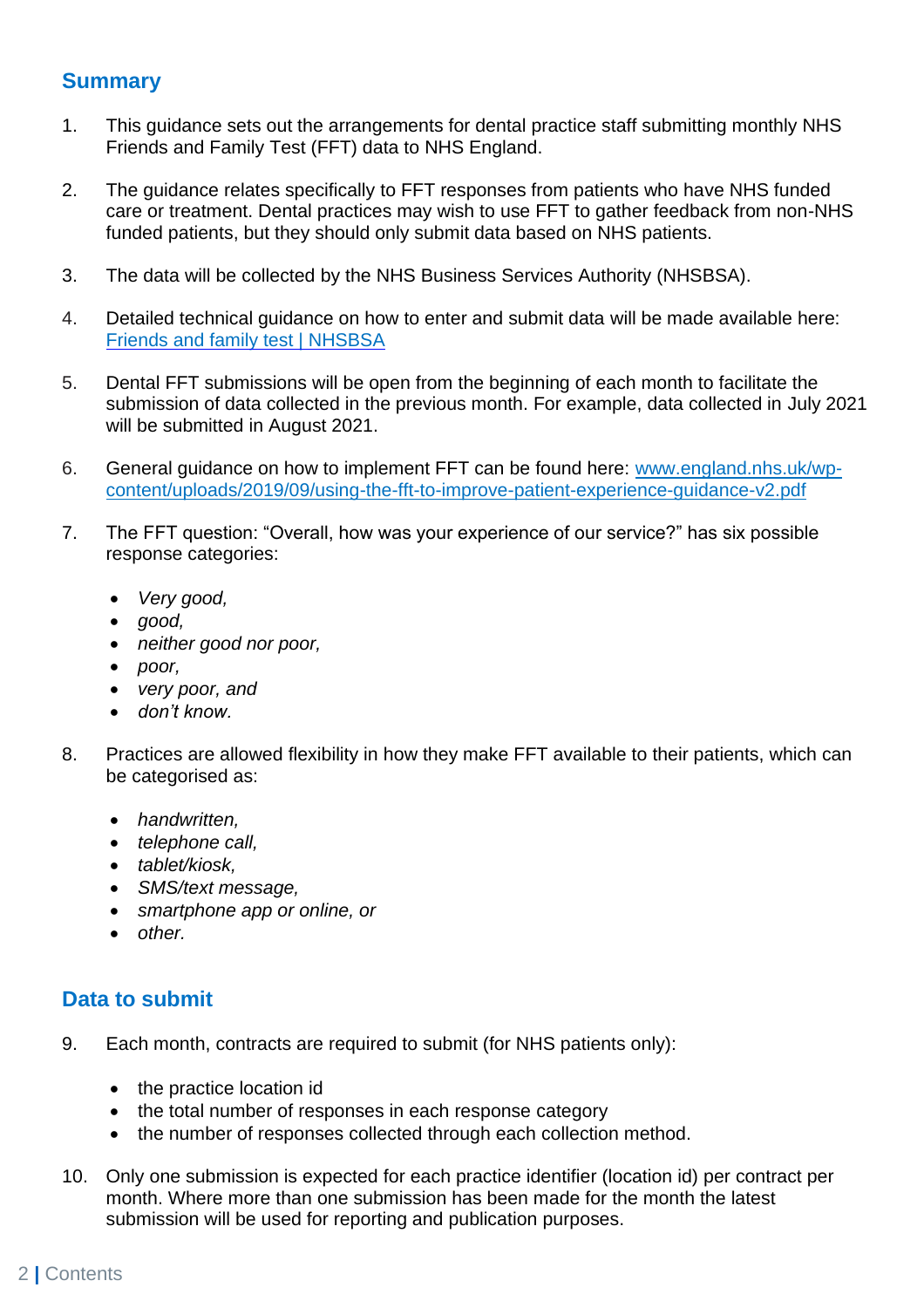11. Free text comments are not submitted to NHS England.

### <span id="page-3-0"></span>**Timeline**

12. Organisations can submit data as soon as they are ready after the month end and will have until the **twelfth working day** (inclusive) to make their submission. Future submission dates are provided in Annex 1.

#### <span id="page-3-1"></span>**Submission route**

13. Practices are required to submit data through the NHS Business Services Authority survey portal.

# <span id="page-3-2"></span>**Data submission process Q&A**

#### What will happen after I submit the data?

- 14. NHS England will publish the data that is submitted by the practice, except where publication of low numbers would risk individual patients being identified (ie when there are fewer than five responses). In this case the data will be suppressed and an \* will appear in place of the data.
- 15. NHS England will publish the data on the NHS England statistical pages, the month following the data submission: [www.england.nhs.uk/statistics/statistical-work-areas/friends](http://www.england.nhs.uk/statistics/statistical-work-areas/friends-and-family-test/friends-and-family-test-data/)[and-family-test/friends-and-family-test-data/](http://www.england.nhs.uk/statistics/statistical-work-areas/friends-and-family-test/friends-and-family-test-data/).
- 16. Only one submission is expected for each practice identifier (location id) per contract per month. Where more than one submission has been made for the month the latest submission will be used for reporting and publication purposes. Once published there will be no provision to revise data. The focus is on practices improving the quality of future submissions.
- 17. Where we do not receive a data submission from a practice, we will publish the words: "no data". This will be clearly distinct from a practice that submits fewer than five responses.
- 18. Where data appears to be unfeasible (for example, if it is significantly higher than is plausible - see below), our intention is to publish the data but highlight it in italics.

#### Will any validation of the data be undertaken?

19. Missing submissions and abnormalities will be flagged in the data when it is published. Regional teams will contact practices where there are issues with the data submitted to enquire if any assistance is required. Monthly data will not be changed once it is published. The focus will be on providing better data in future.

#### How will data with issues be handled when the data is published?

20. If we do not receive data from a practice, we will enter the words "no data" in the publication. Data that is deemed to be unfeasible will be highlighted in italics.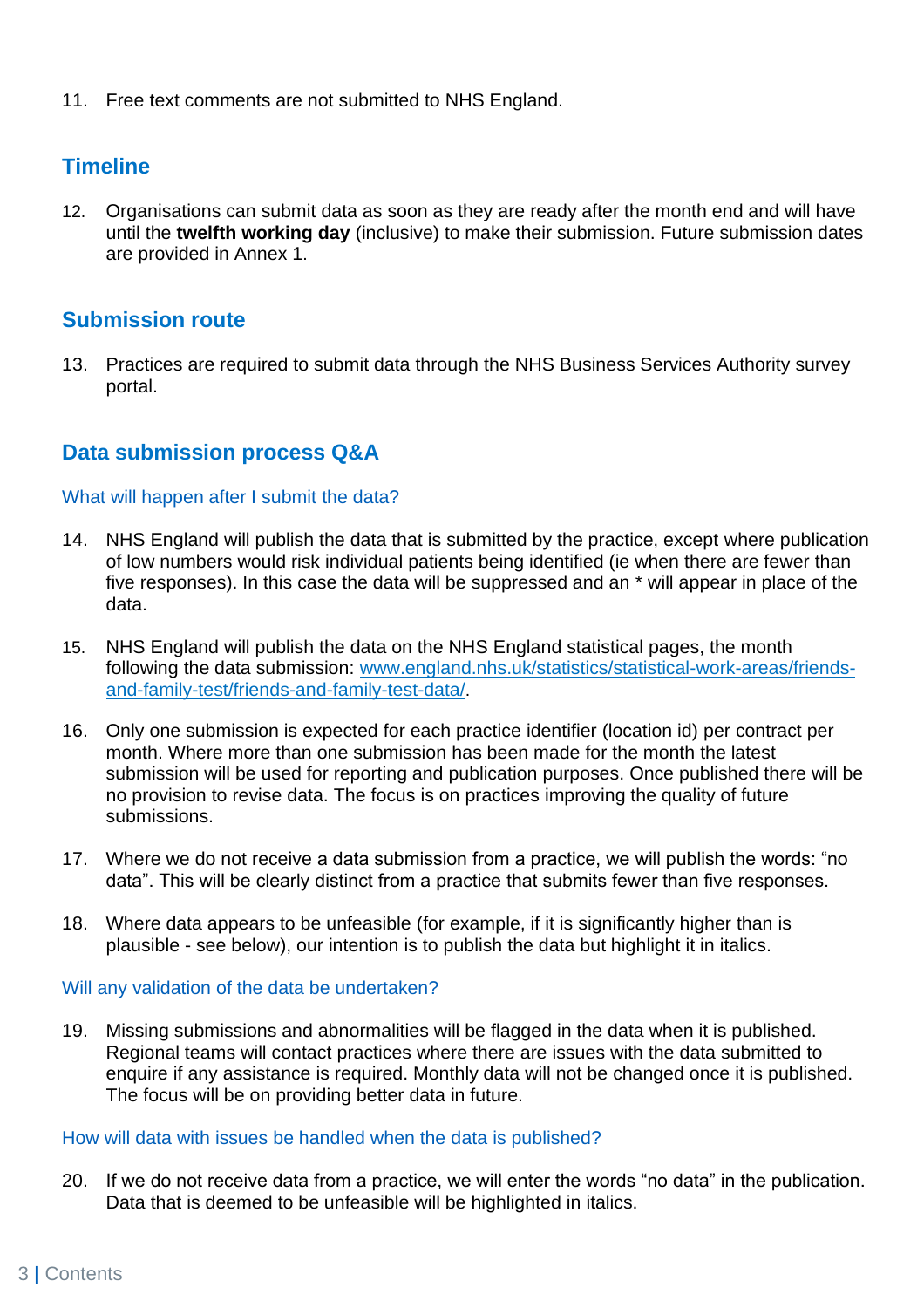#### What is an unfeasible value?

21. An unfeasible value is where the monthly number of responses is greater than the number of patients seen in the previous year.

Do I need to make a submission every month even if I have got a low number of responses?

22. Yes, practices should submit monthly data even if the number of responses is low.

How will low response numbers be handled in the national publication?

23. Where a practice submits fewer than five responses we will not publish the numbers, in order to avoid the risk of publication of patient identifiable data. It is still important to submit the data, as this will demonstrate that the contractual requirement to implement FFT is being met.

Who do I contact if I have any additional questions?

24. Queries should be sent to: [england.friendsandfamilytest@nhs.net](mailto:england.friendsandfamilytest@nhs.net)

How do I access the data submission website?

25. The submission system, and instructions, will be accessible through the NHSBSA website, here: [Friends and family test | NHSBSA](https://www.nhsbsa.nhs.uk/activity-processing-and-payment-services/friends-and-family-test)